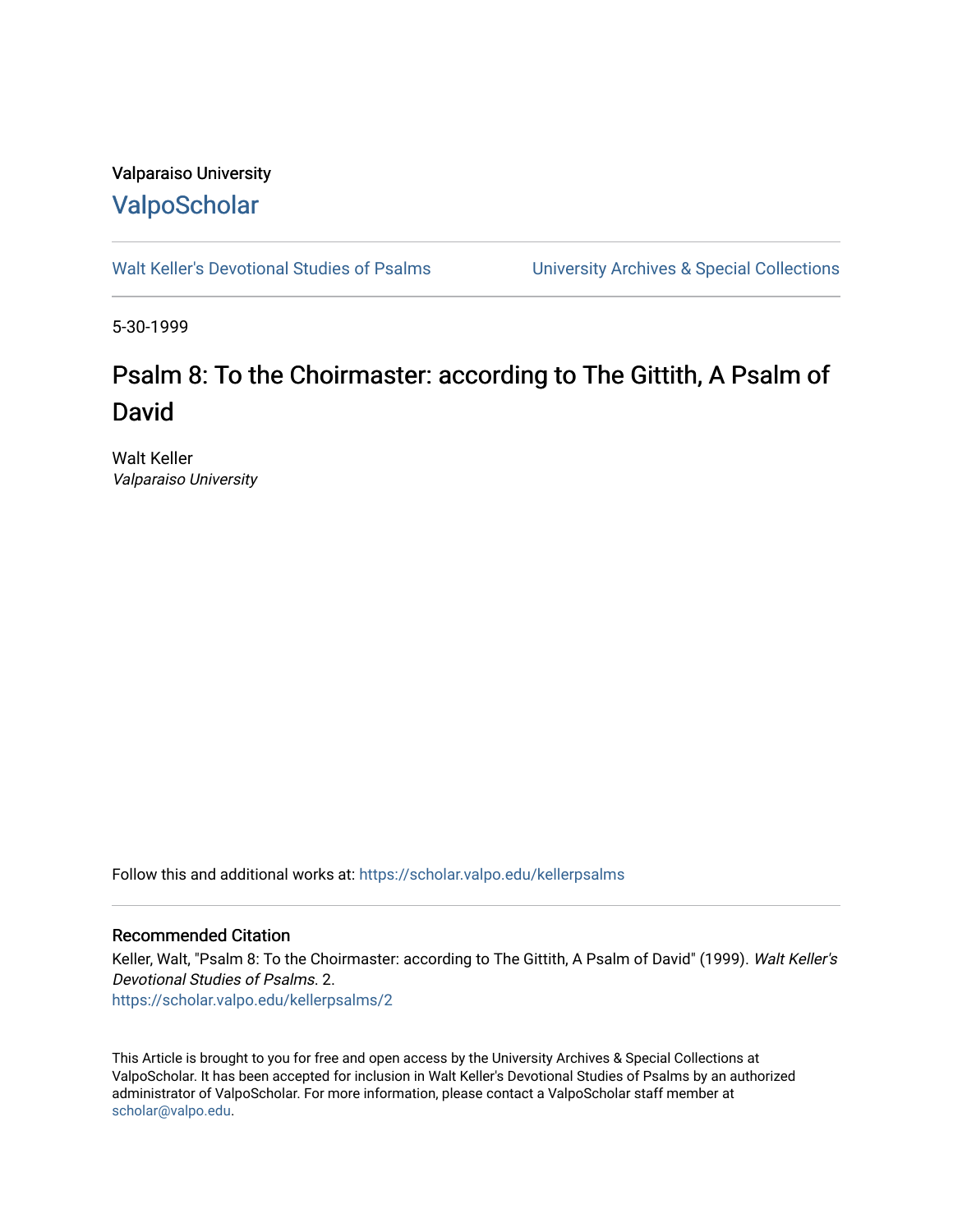## **Psalm 8 To the Choirmaster: according to The Gittith A Psalm of David**

(RSV) (Revised Common Lectionary)

David instructs his choirmaster to sing this Psalm according to a musical setting with the name "*The Gittith.*" The same setting was to be used in the singing of Psalms 81 and 84.

Psalm 8 has the distinction of being the only psalm in the Psalter to be composed completely as a direct address to God. It is framed by identical words in the expression of adoration and praise (verse 1a and verse 9).

## **V. 1a**

## **1a O LORD, our Lord** (Sovereign)**, how majestic is thy name in all the earth!**

The Psalm is addressed to the LORD, that is, to Yahweh, the God who elected Israel as His own. David here confesses that this God is the one whom we also acknowledge as our Lord, that is, as our Ruler, our Master, our Sovereign. The sense is something like this: You, O LORD, have chosen us to be your People; and far from resenting such a unilateral conscription, we rejoice in it and delight to call you our Sovereign.

#### **Vv. 1b-2 1b Thou whose glory above the heavens is chanted**  (NIV**: You have set your glory above the heavens.**) **<sup>2</sup> by the mouths of babes and infants, thou hast founded a bulwark** (fortress) **because of thy foes,** (NIV**: From the lips of children and infants you have ordained praise**)  **to still the enemy and the avenger.** (NIV**: because of your enemies, to silence the foe and the avenger.**)

This verse is capable of several translations, and it is therefore difficult to interpret. I have given two basic options, the one in the larger print from the Revised Standard Version, the other in the smaller print from the New International Version. The RSV would seem to mean something like this: "Your glory, O LORD, is chanted all the way up to heaven by the babes and nursing infants. In addition, O LORD, you have erected a fortress against your enemies." There is then the strong suggestion that the defense against the enemies of God is the singing of the children.

Where the RSV translates "chanted" the NIV translates "set." Where the RSV translates "bulwark" the NIV, following the Septuagint, translates "praise." Hence the sense of the NIV is something like this: "You, O LORD, have set your glory above the heavens; yet you have ordained that on earth even children and nursing infants are to sing your praise. Thus in the face of *your* enemies (and therefore also of *our* enemies), O God, there is a defense, namely, the singing of your praise."

There are two things the devil and his crew cannot stand: (a) they cannot stand it if you laugh at them; and (b) they cannot stand it when, despite the worst that they can do, you sing the praises of the very God whom they are trying to get at through you.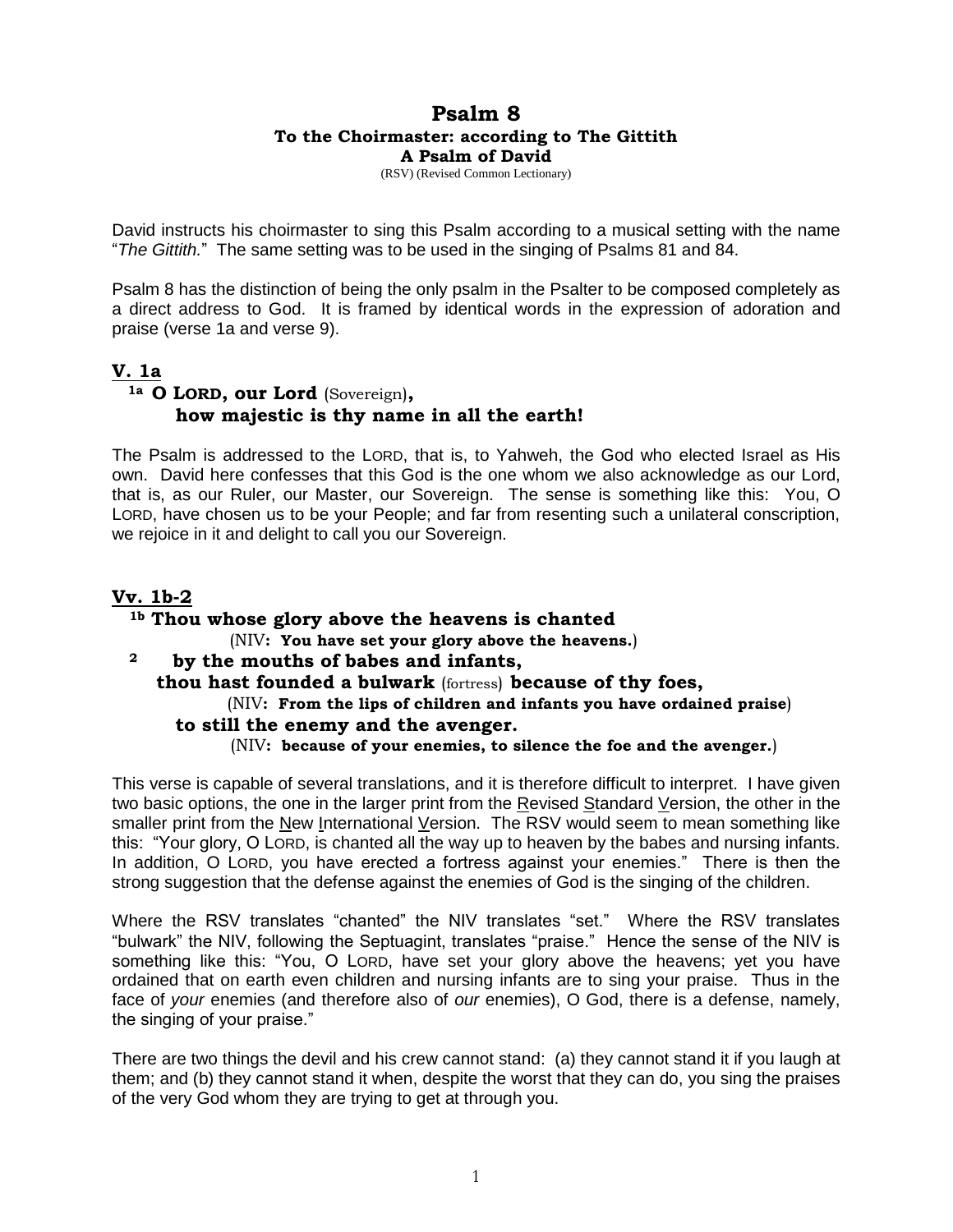Perhaps we should in this case give the nod to the NIV translation. If you look at Matthew 21:14ff, you will find a story from early in Holy Week, perhaps even on Palm Sunday. Jesus is engaged in his wonder-full work of restoration, giving sight to the blind and repairing the crippled limbs of the lame. And the children are singing hosannas to the son of David from Psalm 118, in imitation of what they had just heard from adults in verse 9. The chief priests and scribes object to the implication that Jesus is the son of David. Jesus then quotes this verse from the Septuagint, as it is in the NIV. Thereby Jesus does two things: (a) he accepts the praise which the children offer him as the son of David, and (b) he also thereby points to a deeper dimension of the meaning of Psalm 8. Jesus is a fitting object of the praise which is directed toward the LORD in this Psalm. When you sing the praises of Jesus you in no way compromise your worship of the LORD, the God revealed in the Old Testament.

There is a running contrast in this Psalm between heaven and earth. The glory of God is set above the heavens, way beyond the reach of Man. Yet the Name of the LORD fills the earth with majesty (verse 1). This is reminiscent of Exodus 33:18-20, a passage in which Moses speaks to God and God replies:

**Moses said, "Show me your glory, I pray." And he said, "I will make all my goodness pass before you, and will proclaim before you the name, 'The LORD'; and I will be gracious to whom I will be gracious, and will show mercy on whom I will show mercy. But," he said, "you cannot see my face; for no one shall see me and live."** 

God is infinite, we are finite; God is vast, we are tiny; God is eternal, we are temporal; God is the almighty Creator, we are the human creatures whom he has made. The glory of God is above the heavens, yet his Name is on earth. What God is "in himself" we are incapable of knowing and experiencing. We must live by that of himself which God is pleased to reveal to us. What he has revealed of himself is his name. Or conversely, the name of God is that which he is pleased to reveal to us. And he has revealed to us the name "Yahweh," the LORD, who created the heavens and the earth, who called Abraham and Sarah to be the forebears of a great nation, who through Moses called Israel unto himself in the Exodus from Egypt and at Mount Sinai, and who finally sent his Son to be born of a Virgin, to suffer and to die for us, and to rise again. That is an outline of the content of what in this Exodus passage the LORD calls his graciousness and his mercy. But, we shall never be able to see the face of God. Nor do we need to. We need not repeat the mistake of Adam and Eve, who wanted to be like God. That is to be an enemy, a foe of God. Where the enemies of God rebel against him, declaring their independence from God, those who acknowledge the LORD as Lord have a defense against them, for we sing the praises of the Sovereign LORD.

#### **Vv. 3-4**

## **<sup>3</sup> When I look at thy heavens, the work of thy fingers the moon and the stars which thou hast established; <sup>4</sup> what is man that thou are mindful of him, and the son of man that thou dost care for him?**

David looks to "thy" heavens, with the moon and the stars which Yahweh has made, and is overwhelmed. The vastness of outer space makes him feel insignificant indeed. And the vastness that he discerns is still not yet the Creator; it is the work of the Creator's fingers. When we pray this Psalm, we have knowledge of a universe that is enormously greater than the one David could know. But even the inconceivably vast universe we today know  $-$  so far  $-$  is still only the work of God's fingers! No wonder David speaks as he does; we feel the same way.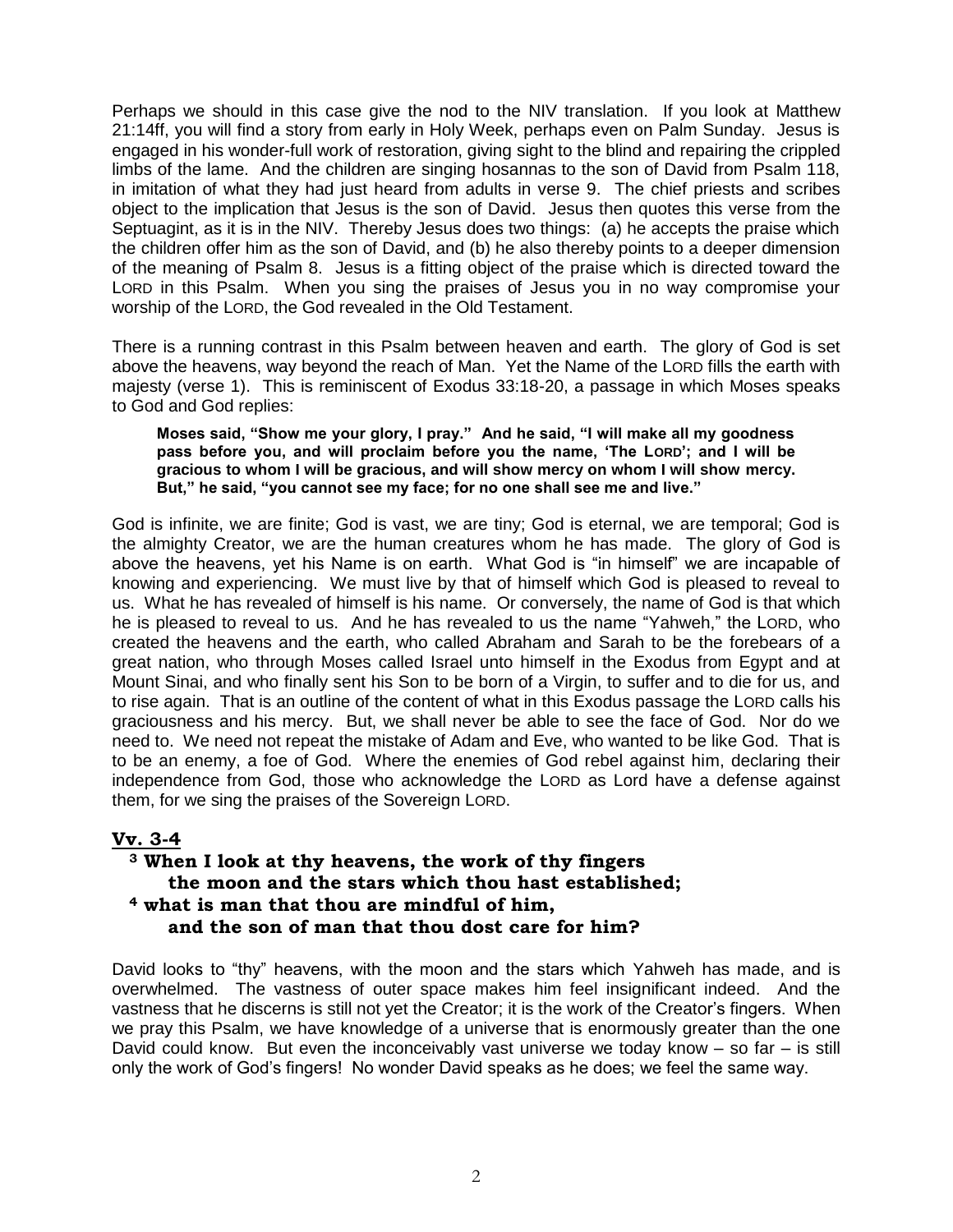What is Man? What is the Human Being? It is a question asked again in Psalm 144:3-4**: "O LORD, what is Man that thou dost regard him, or the son of man that thou dost think of him? Man is like a breath; his days are like a passing shadow."** And again when it is asked it refers not just to the Chosen People of Israel, but to The Generic Human Being whom God has created. It is a question framed in the knowledge that we are but tiny and insignificant before God. What is it about Man that God should care about and for him?

Of course the Bible is not going to answer the question the way we might today. In the first place, he does not concede that we are merely cosmic dust. Human beings do have a dignity that we might call the Humanum. But the Psalmist does not look for evidence of innate human superiority over other creatures, nor does he appeal to any rational and moral excellence in Man. The reason God cares for and about us, even and especially when we feel lost in space, lies rather in the way God has designed us and called us. And that status is described in the following verses.

## **Vv. 5-8**

**<sup>5</sup> Yet thou hast made him** *little less* **than God,** (Hebrews 2:7**: Thou didst make him** *for a little while* **lower than the angels**) **and dost crown him with glory and honor.** (Hebrews 2:7**: Thou hast crowned him with glory and honor**) **<sup>6</sup> Thou hast given him dominion over the works of thy hands; thou hast put all things under his feet,** (Hebrews 2:8a**: putting everything in subjection under his feet.**) **<sup>7</sup> all sheep and oxen, and also the beasts of the field, <sup>8</sup> the birds of the air, and the fish of the sea, whatever passes along the paths of the sea.**

However insignificant a human being might feel, the message of the Bible is that God has made Man, that he has conferred upon Man glory and honor, and that he has given Man dominion over all things.

The Psalm is speaking about Man, the Human Being prior to any qualifying adjective, before we think of gender, of race, of nationality, of religion. The Human Being, all human beings together, any particular human being, bears the stamp of this divine calling: you are crowned with glory and honor. David is thinking here of Genesis 1:26-28:

**Then God said, "Let us make Man in our image, according to our likeness; and let them have dominion over the fish of the sea, and over the birds of the air, and over the cattle, and over all the wild animals of the earth, and over every creeping thing that creeps upon the earth." So God created Man in his image, in the image of God he created him; male and female he created them. God blessed them, and God said to them, "Be fruitful and multiply, and fill the earth and subdue it; and have dominion over the fish of the sea and over the birds of the air and over every living thing that moves upon the earth."** 

His glory above the heavens (verse 1b) God shares with the Human Being. The Sovereign Creator shares His power and love for his good creation with – Man! God has made the Human Being just a little less than himself, a status that Genesis calls the Image of God, giving us stewardship responsibility over all the other creatures. That is why the LORD is mindful of Man and cares about for Man; God has given Man a special place and calling in his creation. "The human race is Yahweh's plenipotentiary, his stand-in." -- Jon Levenson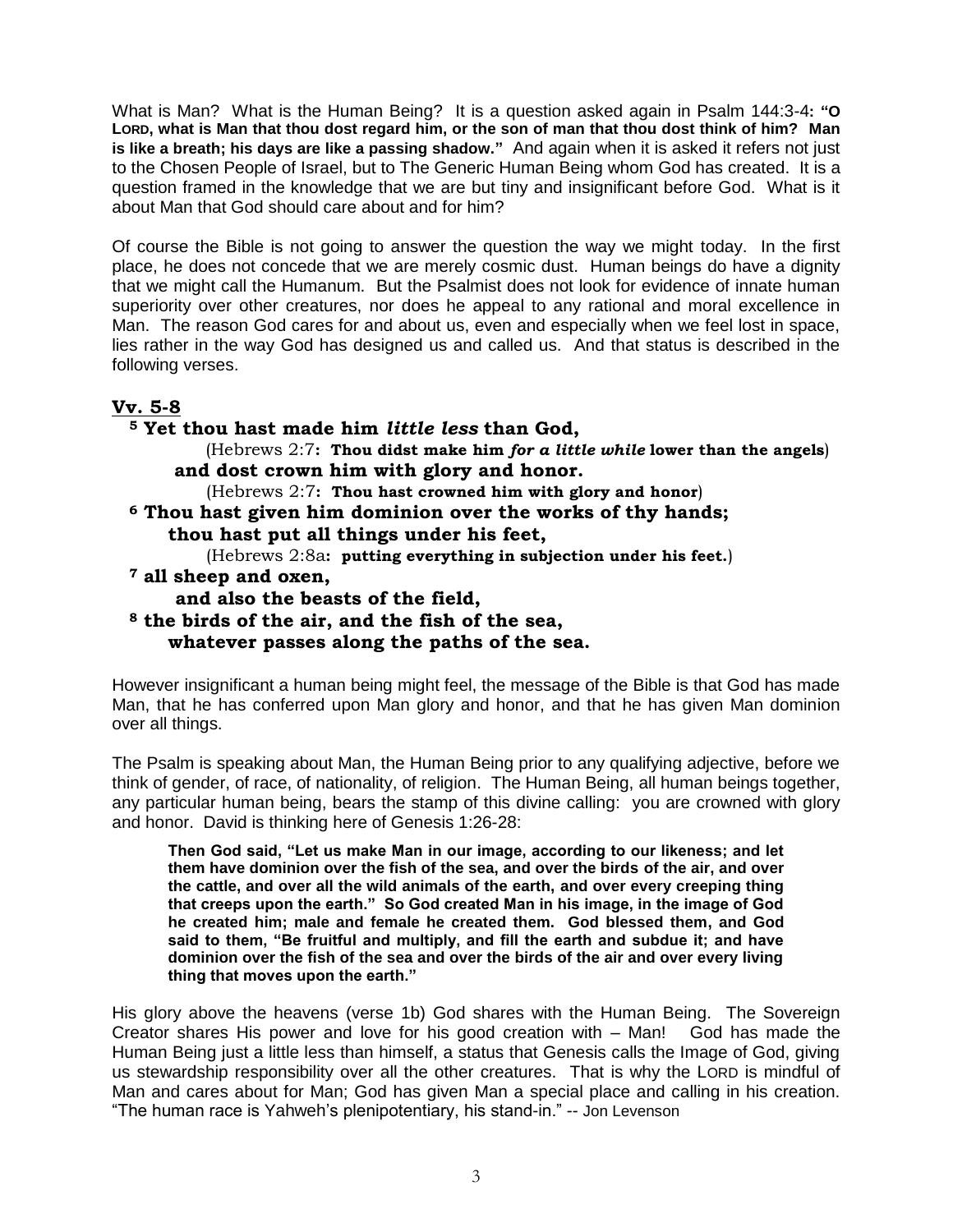But there is a world of difference between exercising dominion harmoniously as a united humanity and imposing competing domination as a fragmented humanity, between ruling as God's vicegerent and ruining what has been entrusted with our vice, between subordination to the divine purpose for creation and subjection to human sinfulness. David looks at it from the viewpoint of God's ordinance, from the angle of what God has called us to be and do. The New Testament, specifically the epistle to the Hebrews, looks at this matter from the point of view of how we human beings have miserably compromised God's good creation and how we have not been good stewards of our calling to be a "little less than God" – under God. Two things are especially remarkable about how the author of Hebrews understands this passage.

First, what the Psalm says about Man, Hebrews ascribes to Jesus. Man is created in the image of God, says Genesis 1:26. Hebrews 1:3 says that the Jesus is the image of God, reflecting the glory of God and bearing the very stamp of the divine nature. That is wonderfully ambiguous! On the one hand, that means that when you look at Jesus, you see the very divine heart of God as he reveals it to us; "he who has seen me," says Jesus, "has seen the Father" (John 14:9). On the other hand, that means that when you look at Jesus, you see what a genuine human being looks like, a human being with the image of God intact and restored. What God intended in the beginning is now on display in Jesus, the perfect Human Being, perfect as human because he so perfectly mirrors God. What is Man? David answers the question with reference to the honor and glory which God conferred upon Man at the beginning, and the high calling which that entailed. Hebrews answers that question by pointing us to The Man, Jesus Christ. Jesus is the Redeemed Humanity in Person; hence it is important to be "in Christ," because there you are -- in hope -- the person you were designed by God to be.

And that brings us to the second point. Where David said that God had made Man a little less than God, Hebrews says that The Man was made for a little while lower than the angels. Hebrews is speaking of the fact that the pre-incarnate Son of God came to earth and for a little while was "subordinate to the Father in humanity," to use the modern translation of the Athanasian Creed, before he re-ascended to take his rightful place in the Godhead. Hebrews takes it to be a not-yet-fully-realized promise of God, when the Psalm says, "Thou hast given him (Man) dominion over the works of thy hands; thou hast put all things under his feet." The epistle goes on to say in 2:8b-9:

**Now in subjecting all things to him (**Man, the Human Being**), God left nothing outside his control. As it is, we do not yet see everything in subjection to him (**Man, the Human Being**); but we do see Jesus, who for a little while was made lower than the angels, now crowned with glory and honor because of the suffering of death, so that by the grace of God he might taste death for everyone.**

The Creator's intention for the Human Being at the beginning, however badly compromised by our fall into sin, is converted into a promise made to all of humanity because of the appearance and ministry of Jesus as The Man. Although we do not yet see all things subject to Humanity, we do see Jesus, The Man in glory above all things. And he is the down-payment for all of humanity to follow into that honor and glory. The promise of the Beginning is fulfilled in the End, through him, with him, in him.

### **V. 9 <sup>9</sup> O LORD, our Lord** (Sovereign)**, how majestic is thy name in all the earth!**

The Psalm ends with the same words of adoration and praise with which they began.